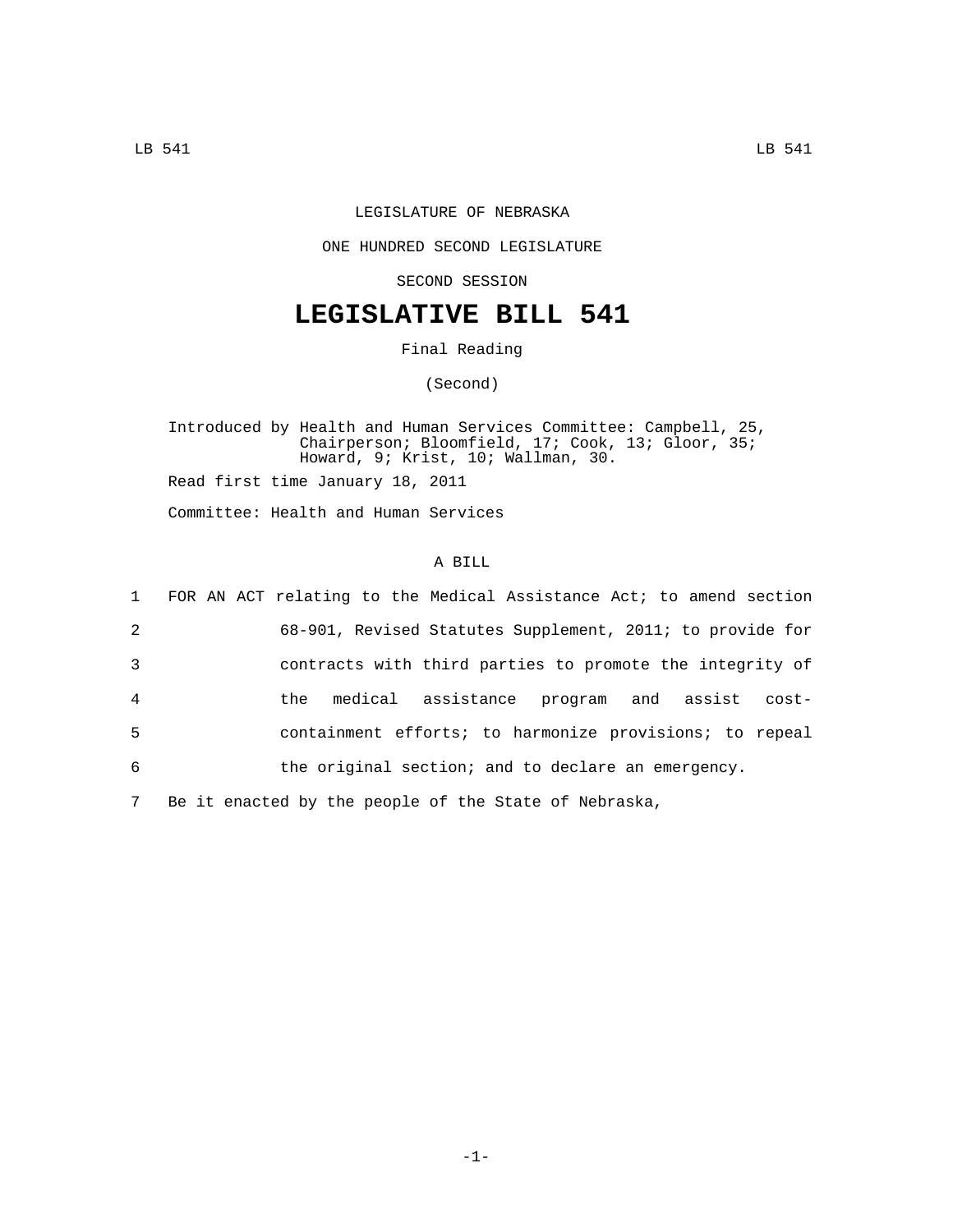| 1          | Section 1. Section 68-901, Revised Statutes Supplement,               |
|------------|-----------------------------------------------------------------------|
| $\sqrt{2}$ | 2011, is amended to read:                                             |
| 3          | 68-901 Sections 68-901 to 68-971 and sections 2 and 3 of              |
| 4          | this act shall be known and may be cited as the Medical Assistance    |
| 5          | Act.                                                                  |
| 6          | Sec. 2. The Legislature finds that the medical assistance             |
| 7          | program would benefit from increased efforts to (1) prevent improper  |
| 8          | payments to service providers, including, but not limited to,         |
| 9          | enforcement of eligibility criteria for recipients of benefits,       |
| 10         | enforcement of enrollment criteria for providers of benefits,         |
| 11         | determination of third-party liability for benefits, review of claims |
| 12         | for benefits prior to payment, and identification of the extent and   |
| 13         | cause of improper payment, (2) identify and recoup improper payments, |
| 14         | including, but not limited to, identification and investigation of    |
| 15         | guestionable payments for benefits, administrative recoupment of      |
| 16         | payments for benefits, and referral of cases of fraud to the state    |
| 17         | medicaid fraud control unit for prosecution, and (3) collect          |
| 18         | postpayment reimbursement, including, but not limited to, maximizing  |
| 19         | prescribed drug rebates and maximizing recoveries from estates for    |
| 20         | paid benefits.                                                        |
| 21         | Sec. 3. (1) The department shall contract with one or                 |
| 22         | more recovery audit contractors to promote the integrity of the       |
| 23         | medical assistance program and to assist with cost-containment        |
| 24         | efforts and recovery audits. The contract or contracts shall include  |
| 25         | services for (a) cost-avoidance through identification of third-party |

-2-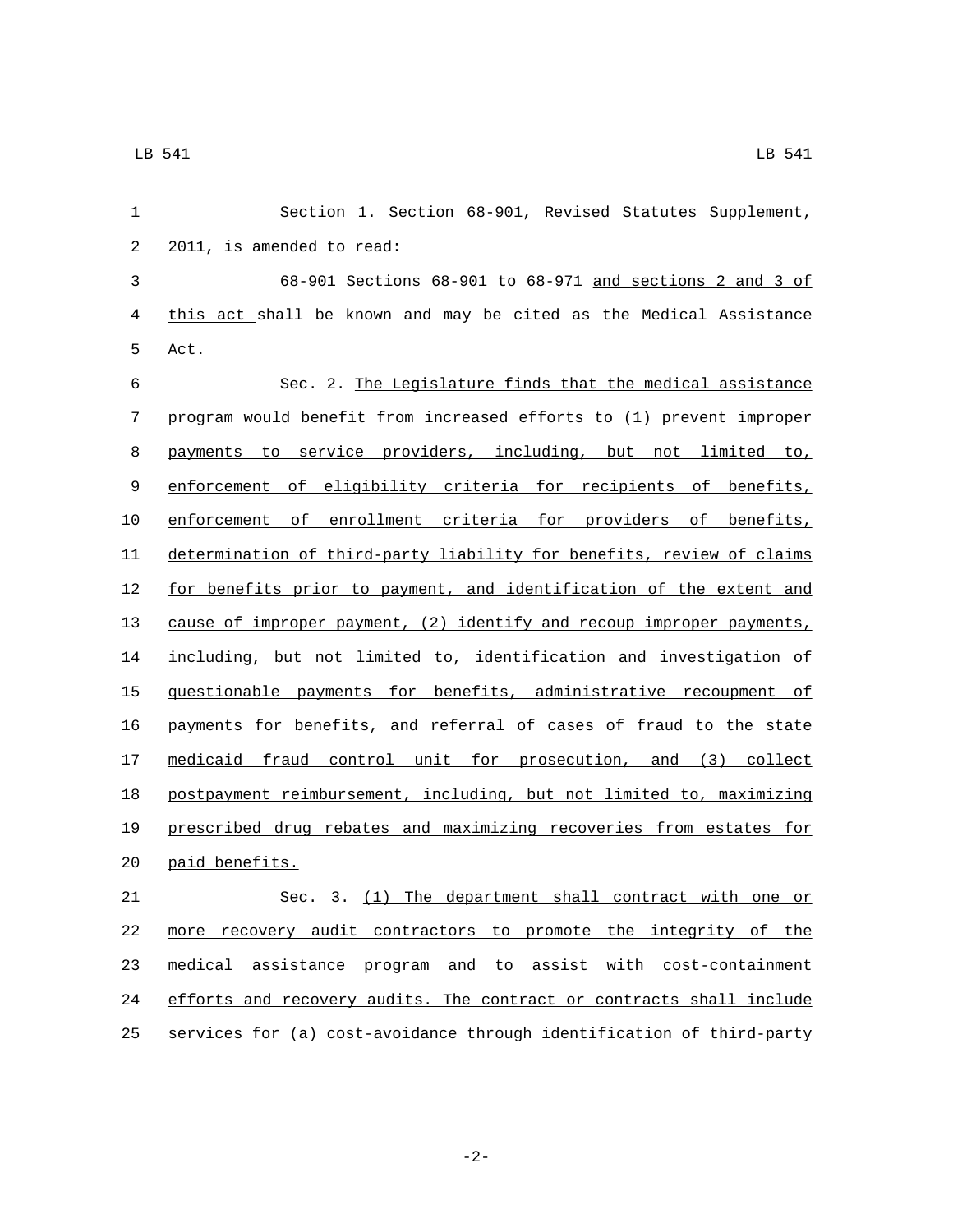| 1  | liability, (b) cost recovery of third-party liability through         |
|----|-----------------------------------------------------------------------|
| 2  | postpayment reimbursement, (c) casualty recovery of payments by       |
| 3  | identifying and recovering costs for claims that were the result of   |
| 4  | an accident or neglect and payable by a casualty insurer, and $(d)$   |
| 5  | reviews of claims submitted by providers of services or other         |
| 6  | individuals furnishing items and services for which payment has been  |
| 7  | made to determine whether providers have been underpaid or overpaid   |
| 8  | and take actions to recover any overpayments identified.              |
| 9  | (2) The department shall contract with one or more                    |
| 10 | persons to support a health insurance premium assistance payment      |
| 11 | program.                                                              |
| 12 | (3) The department may enter into any other contracts                 |
| 13 | deemed to increase the efforts to promote the integrity of the        |
| 14 | medical assistance program.                                           |
| 15 | (4) Contracts entered into under the authority of this                |
| 16 | section may be on a contingent fee basis. Contracts entered into on a |
| 17 | contingent fee basis shall provide that contingent fee payments are   |
| 18 | based upon amounts recovered, not amounts identified, and that        |
| 19 | contingent fee payments are not to be paid on amounts subsequently    |
| 20 | repaid due to determinations made in appeal proceedings. Contracts    |
| 21 | shall be in compliance with federal law and regulations when          |
| 22 | pertinent, including a limit on contingent fees of no more than       |
| 23 | twelve and one-half percent of amounts recovered, and initial         |
| 24 | contracts shall be entered into as soon as practicable under such     |
| 25 | federal law and regulations.                                          |

-3-